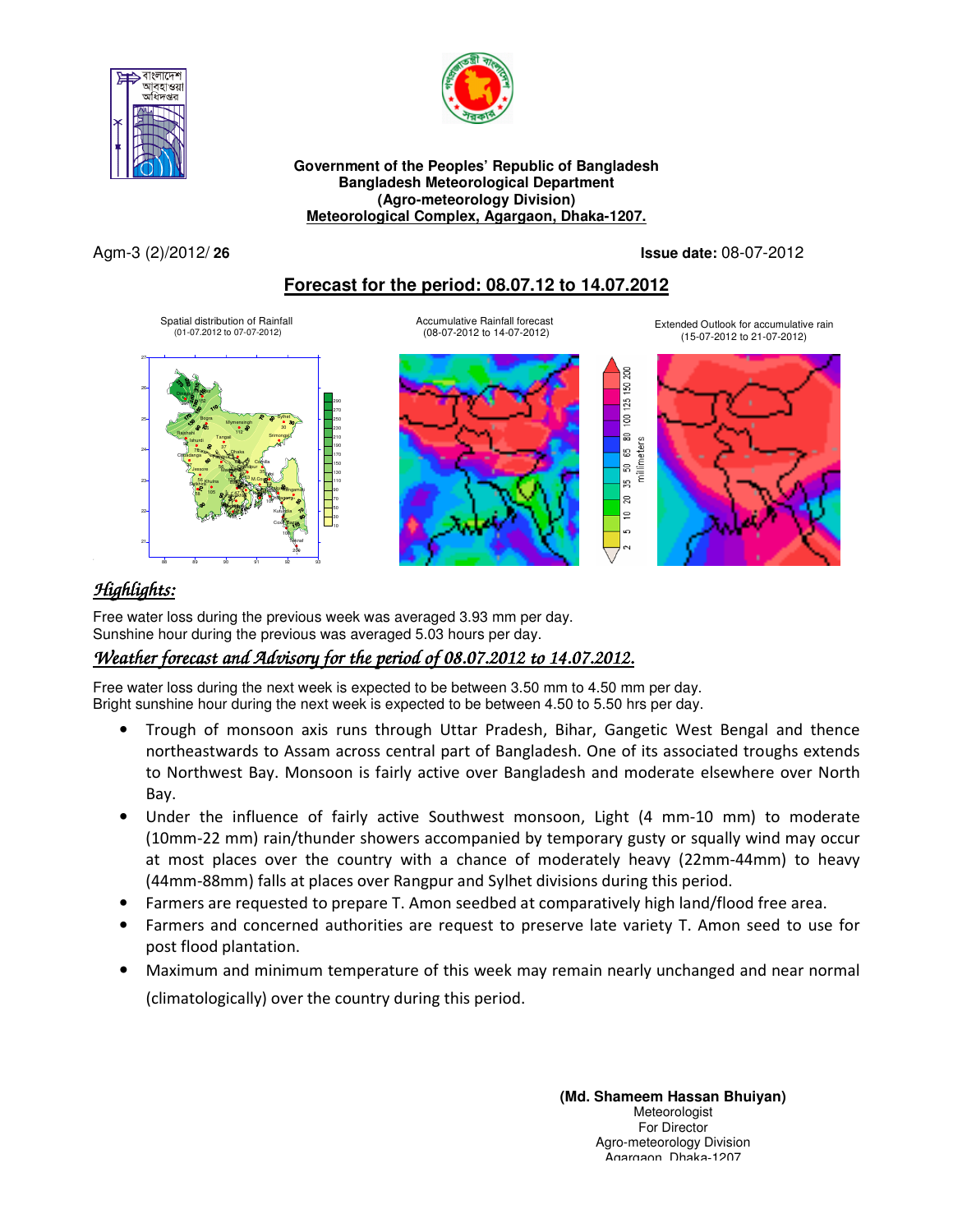# **Bangla Version**

#### পূৰ্বাভাস, সময়: **০৮-০৭-২০১২ থেকে ১৪-০৭-২০১২**

Spatial distribution of Rainfall (01-07.2012 to 07-07-2012)

Accumulative Rainfall forecast (08-07-2012 to 14-07-2012)

Extended Outlook for accumulative rainfall 15-07-2012 to 21-07-2012)

> g 20  $\equiv$







#### *প্ৰধান বৈশিষ্ট্য সমুহঃ-*

গত সপ্তাহের দৈনিক বাষ্পীভবনের গড় ৩.৯৩ মিঃ মিঃ ছিল। গত সপ্তাহের দৈনিক সর্যকিরণ কালের গড় ৫.০৩ ঘন্টা ছিল।

### আবহাওয়া পূৰ্বাভাসঃ- ০৮-০৭-২০**১**২ইং থেকে ১৪-০৭-২০১২ ইং পৰ্যন্ত।

আগামী সপ্তাহের বাষ্পীভবনের দৈনিক গড় মান ৩.৫০ মিঃমিঃ থেকে ৪.৫০ মিঃমিঃ থাকতে পারে। আগামী সপ্তাহের সর্যকিরণকালের দৈনিক গড় মান ৪.৫০ ঘন্টা থেকে ৫.৫০ ঘন্টা থাকতে পারে।

- মৌসুমী অক্ষটি উত্তর প্রদেশ, বিহার, গাঙ্গেয় পশ্চিম বঙ্গ হয়ে বাংলাদেশের মধ্যাঞ্চল দিয়ে উত্তর পূর্বদিকে আসাম পর্যন্ত বিস্তৃত। মৌসুমী বায়ু বাংলাদেশের উপর মোটামুটি সক্রিয় এবং উত্তর বঙ্গোপসাগরে মাঝারি রয়েছে ।
- মোটামুটি সক্ৰিয় দক্ষিণ পশ্চিম মৌসমী বায়ুর প্রভাবে এ সপ্তাহে দেশের অধিকাংশ স্থানে অস্থায়ী ভাবে দমকা/ঝড়ো হাওয়াসহ হালকা (০৪-১০ মিঃ মিঃ) থেকে মাঝারী (১০-২২মিঃ মিঃ) ধরণের বৃষ্টি/বজ্রবৃষ্টির সম্ভাবনা রয়েছে। সেই সাথে রংপুর ও সিলেট বিভাগের কোথাও কোথাও মাঝারী ধরণের ভারী (২২-৪৪ মিঃ মিঃ) হতে ভারী (৪৪-৮৮ মিঃমিঃ) বর্ষণের সম্ভাবনা  $\overline{3}$
- কৃষকদের রোপা আমনের বীজতলা অপেক্ষাকৃত উঁচু/বন্যা মুক্ত স্থানে তৈরী করার জন্য অনুরোধ করা যাচ্ছে।
- ্কৃষক এবং সংশ্লিষ্ট কর্তৃপক্ষকে বন্যা পরবর্তী সময়ে রোপনের জন্য নাবীজাতের রোপা আমন বীজতলা তৈরীর লক্ষ্যে বীজ সংরক্ষণ করার জন্য অনুরোধ করা যাচ্ছে।
- ্এ সপ্তাহে সারা দেশের সর্বোচ্চ ও সর্বনিম্ন তাপমাত্রা প্রায় অপরিবর্তিত এবং স্বাভাবিকের (জলবায়ুগত স্বাভাবিক) কাছাকাছি

থাকতে পারে।

(মোঃ শামীম হাসান ভূইয়া) আবহাওয়াবিদ পরিচালকের পক্ষে বাংলাদেশ আবহাওয়া অধিদপ্তর, ঢাকা-১২০৭।